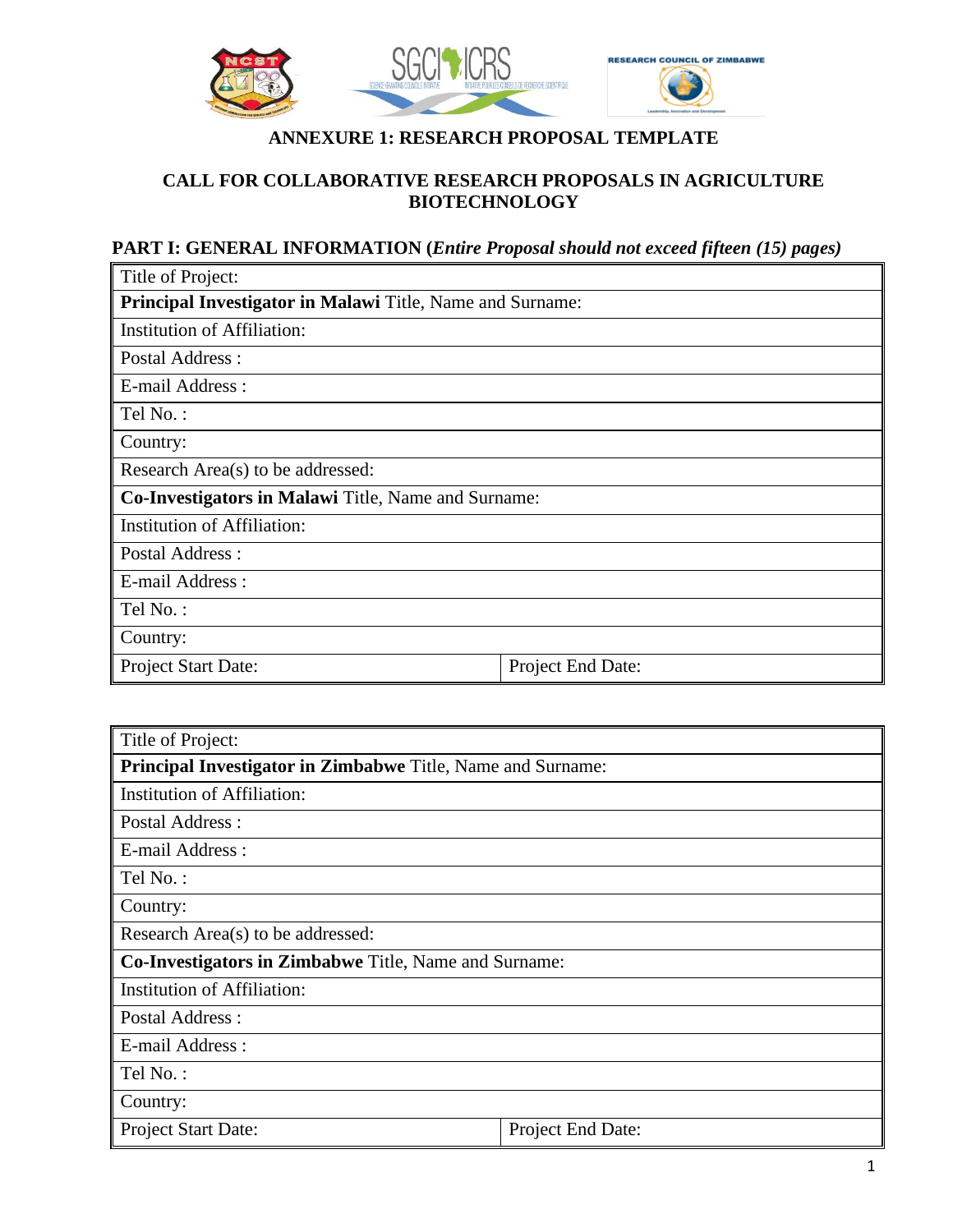

#### **PART II: PROJECT DESCRIPTION**

#### **The following are suggested headings for this section:**

- 1. A clearly articulated research focus guided by the research areas as per application guidelines.
- 2. Specific research objectives and methodology.
- 3. Expected knowledge outputs and outcomes for the project within the stipulated period of implementation (Refer to the application guidelines).
- 4. Expected potential impact of knowledge outputs.
- 5. Expected human capital contributions, with explicit gender considerations.
- 6. Research dissemination/communication considerations for the public and key stakeholder groups.
- 7. A description of how the research content will be ethical, inclusive and gender-sensitive or gender-responsive.

*Note: Items 1 to 7 should be limited to a maximum of 10 pages.*

### **PART III - COLLABORATIONS**

*Indications of collaborations within the same institution, between institutions within a country, between and amongst institutions from Malawi and Zimbabwe. Collaborations with non-academic partners (private sector and the not-for profit sector) can also be indicated.* 

| <b>Institution</b> | <b>Contact Person</b> | <b>Email address</b> | Has the collaborator Role of collaborator<br>approached?<br>been<br>Yes/No |  |
|--------------------|-----------------------|----------------------|----------------------------------------------------------------------------|--|
|                    |                       |                      |                                                                            |  |
|                    |                       |                      |                                                                            |  |
|                    |                       |                      |                                                                            |  |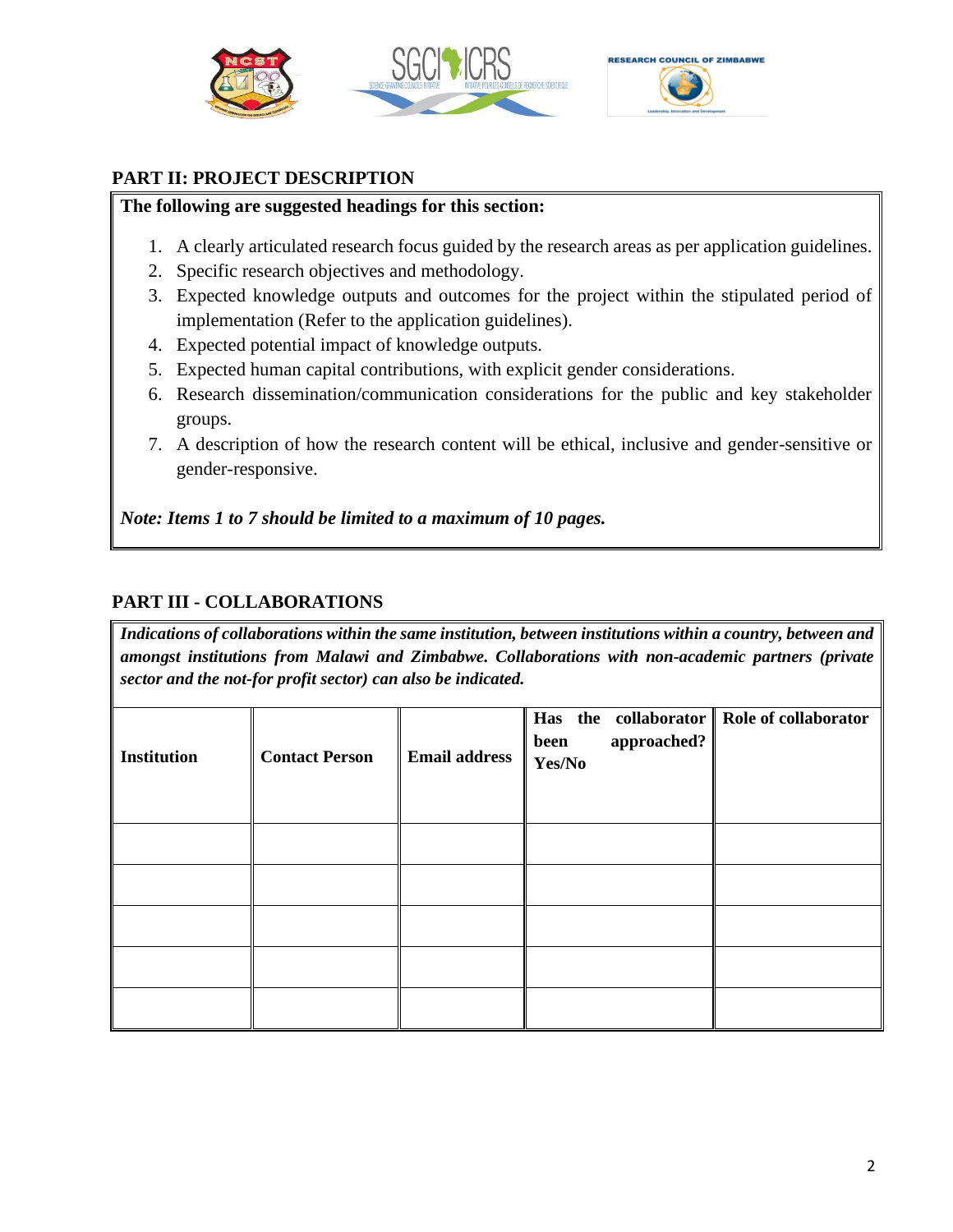

### **PART IV - TIME SCHEDULE AND WORK PLAN**

Please outline the activities planned for the total period of the project/activity (extend space where required)

|                          | <b>Location of Research Activity</b> |                | <b>Proposed Duration</b> |      |              |      |
|--------------------------|--------------------------------------|----------------|--------------------------|------|--------------|------|
| <b>Research Activity</b> | Institution                          | <b>Country</b> | <b>Start</b>             |      | End          |      |
|                          |                                      |                | <b>Month</b>             | Year | <b>Month</b> | Year |
|                          |                                      |                |                          |      |              |      |
|                          |                                      |                |                          |      |              |      |
|                          |                                      |                |                          |      |              |      |
|                          |                                      |                |                          |      |              |      |
|                          |                                      |                |                          |      |              |      |
|                          |                                      |                |                          |      |              |      |
|                          |                                      |                |                          |      |              |      |
|                          |                                      |                |                          |      |              |      |
|                          |                                      |                |                          |      |              |      |
|                          |                                      |                |                          |      |              |      |
|                          |                                      |                |                          |      |              |      |
|                          |                                      |                |                          |      |              |      |
|                          |                                      |                |                          |      |              |      |
|                          |                                      |                |                          |      |              |      |
|                          |                                      |                |                          |      |              |      |
|                          |                                      |                |                          |      |              |      |
|                          |                                      |                |                          |      |              |      |
|                          |                                      |                |                          |      |              |      |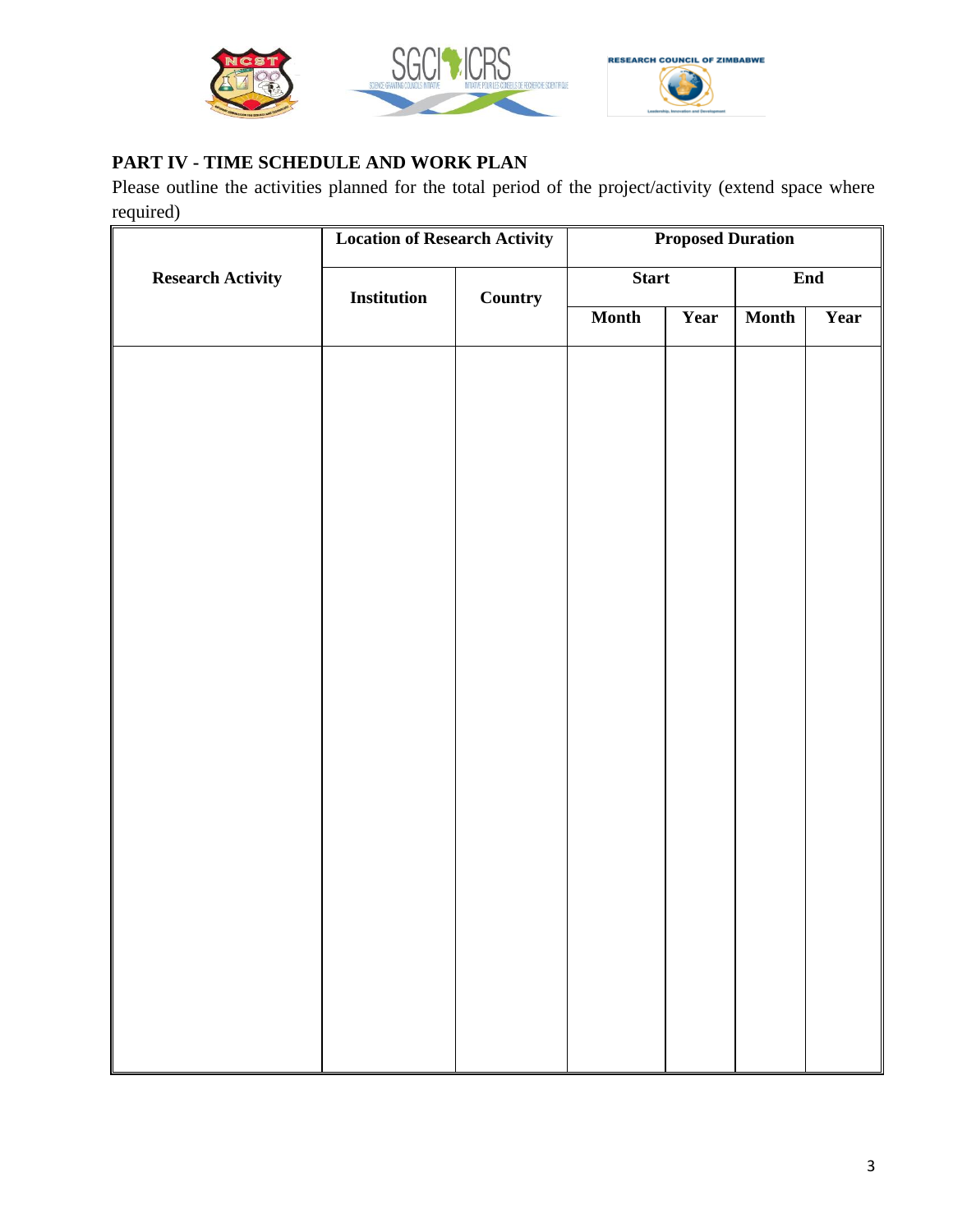

# **PART V - BUDGET DESCRIPTION (A detailed research budget must be attached)**

| <b>Item Description</b>                                                | <b>Cost for Malawi Team in Malawi Kwacha</b>                                                                                                                       |  |  |
|------------------------------------------------------------------------|--------------------------------------------------------------------------------------------------------------------------------------------------------------------|--|--|
|                                                                        | NOTE: The budget to be presented in<br>quarterly periods as per envisaged work<br>plan. The disbursement plan of the grant<br>is subject to the direction of NCST. |  |  |
| Research operating costs                                               |                                                                                                                                                                    |  |  |
|                                                                        |                                                                                                                                                                    |  |  |
| Research equipment and infrastructure, if necessary                    |                                                                                                                                                                    |  |  |
| but it should not be more than 15% of total budget                     |                                                                                                                                                                    |  |  |
|                                                                        |                                                                                                                                                                    |  |  |
| Consumables                                                            |                                                                                                                                                                    |  |  |
|                                                                        |                                                                                                                                                                    |  |  |
| Mobility<br>(Airfare,<br>Costs<br>accommodation<br>and<br>subsistence) |                                                                                                                                                                    |  |  |
|                                                                        |                                                                                                                                                                    |  |  |
| Conference/Workshop                                                    |                                                                                                                                                                    |  |  |
|                                                                        |                                                                                                                                                                    |  |  |
| Publication related costs                                              |                                                                                                                                                                    |  |  |
| Any other Eligible Costs (Refer to the application<br>guidelines)      |                                                                                                                                                                    |  |  |
| <b>TOTAL</b>                                                           |                                                                                                                                                                    |  |  |

*(a) Budget for Research Team in Malawi*

*NOTE: The cost items in the table are only examples of eligible cost items but exact eligible cost items will be proposal specific, except those that have been determined ineligible.*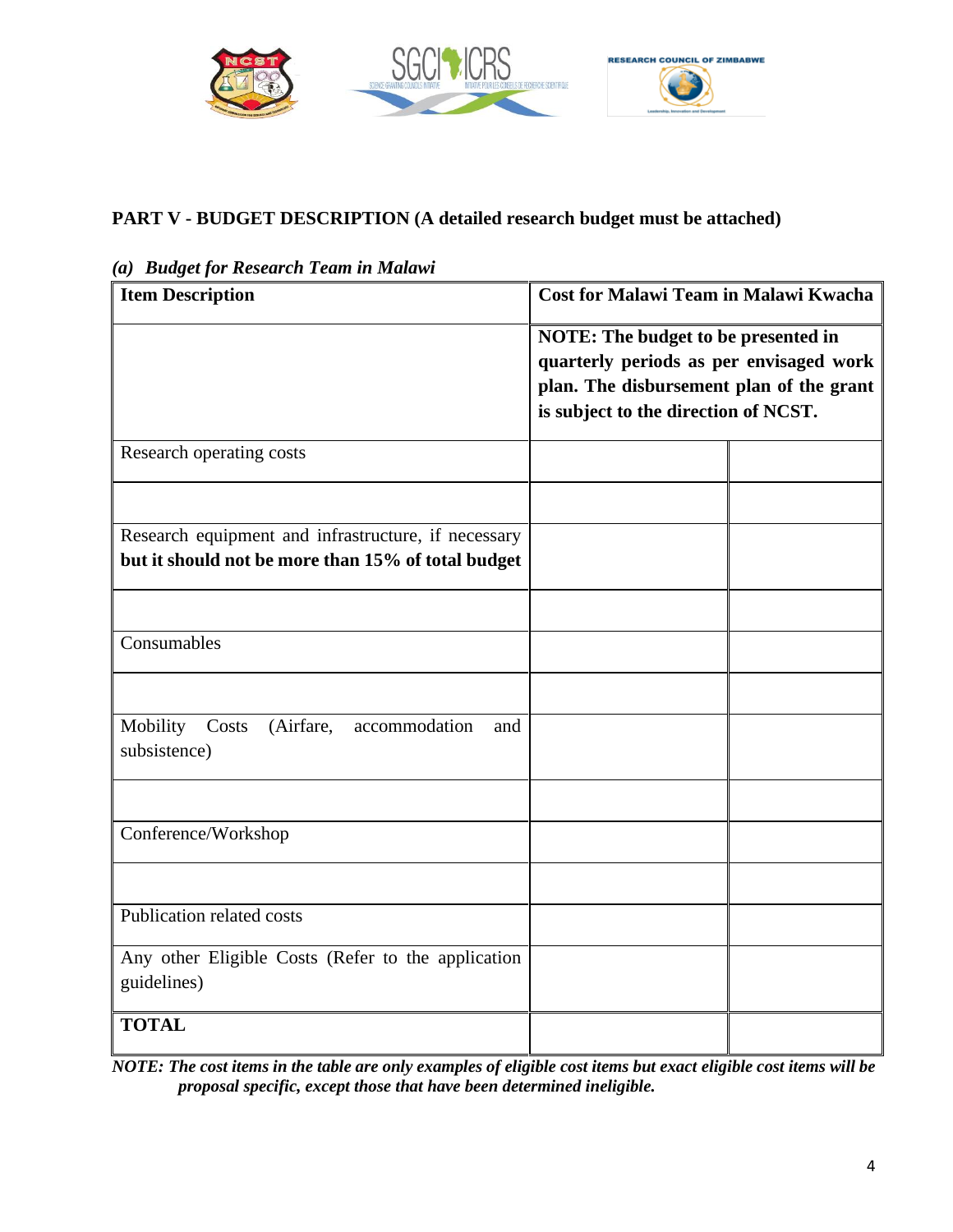

#### *(b) Budget for Research Team in Zimbabwe*

| <b>Item Description</b>                                                                                   | <b>Cost for Zimbabwe Team in United</b><br><b>States (USD) Dollars</b>                                                                                                    |  |  |
|-----------------------------------------------------------------------------------------------------------|---------------------------------------------------------------------------------------------------------------------------------------------------------------------------|--|--|
|                                                                                                           | NOTE: The budget to be presented in<br>quarterly periods as per project envisaged<br>work plan. The disbursement plan of the<br>grant is subject to the direction of RCZ. |  |  |
| Research operating costs                                                                                  |                                                                                                                                                                           |  |  |
|                                                                                                           |                                                                                                                                                                           |  |  |
| Research equipment and infrastructure, if necessary<br>but it should not be more than 15% of total budget |                                                                                                                                                                           |  |  |
|                                                                                                           |                                                                                                                                                                           |  |  |
| Consumables                                                                                               |                                                                                                                                                                           |  |  |
|                                                                                                           |                                                                                                                                                                           |  |  |
| Mobility<br>Costs<br>(Airfare,<br>accommodation<br>and<br>subsistence)                                    |                                                                                                                                                                           |  |  |
|                                                                                                           |                                                                                                                                                                           |  |  |
| Conference/Workshop                                                                                       |                                                                                                                                                                           |  |  |
|                                                                                                           |                                                                                                                                                                           |  |  |
| Publication related costs                                                                                 |                                                                                                                                                                           |  |  |
| Any other Eligible Costs                                                                                  |                                                                                                                                                                           |  |  |
| <b>TOTAL</b>                                                                                              |                                                                                                                                                                           |  |  |

*NOTE: The cost items in the table are only examples of eligible cost items but exact eligible cost items will be proposal specific, except those that have been determined ineligible.*

#### **PART VI: GENERAL INFORMATION**

The following supporting documents must be included as attachments for the application to be marked as complete.

- The Curriculum Vitae of the designated lead Principal Investigators (PIs).
- A letter of support from the head of the lead Principal Investigator's (PI's) applicant institution, (i.e. Letter from Vice Chancellor or Head of Research institution). The letter should specify the nature and